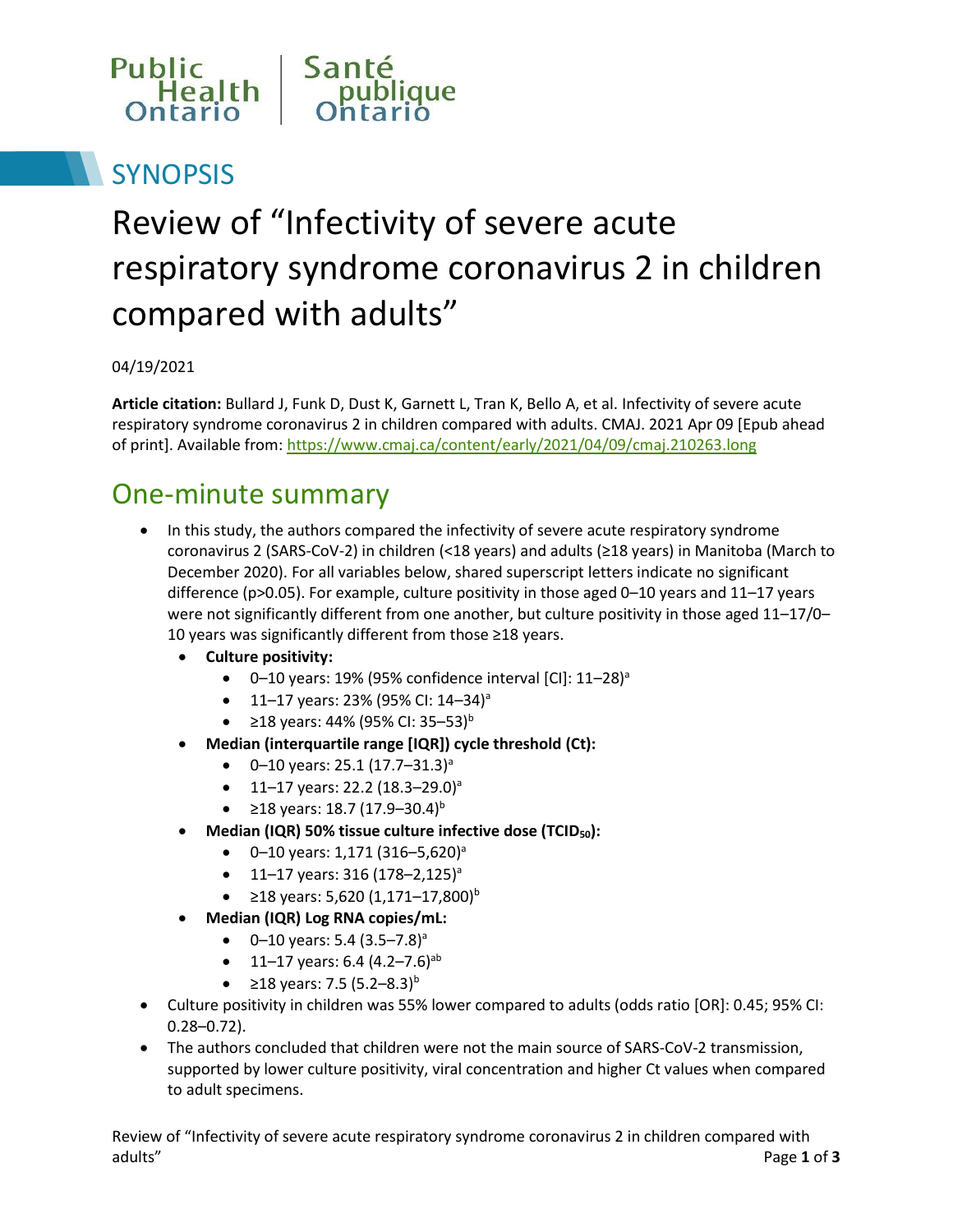## Additional information

- The authors quantified the rates of SARS-CoV-2 culture positivity from reverse transcription polymerase chain reaction (RT-PCR)-positive nasopharyngeal swabs, and then measured the viral load and titres in culture-positive specimens. Ct values were from RT-PCR targeting the envelope gene of SARS-CoV-2.
	- **Total RT-PCR-positive patients and percent of patients that were asymptomatic:**
		- $\bullet$  0-10 years: n=97; 48% $^{\circ}$
		- 11–17 years:  $n=78$ ; 24%<sup>b</sup>
		- $≥18$  years: n=130; 7% $<sup>c</sup>$ </sup>
	- **Median (IQR) days from symptom-onset to test:**
		- 0-10 years:  $1(1-4)^{a}$
		- 11–17 years:  $2(1-3.5)^a$
		- $\geq 18$  years: 1  $(1-4)^a$
- Culture positivity, in a sub-analysis, did not differ among children aged 0–4 years compared to children 5–10 years.
- In multivariable analyses, Ct values for children were predictive of positive culture (OR: 0.81; 95% CI: 0.69–0.94). The symptom to test time, age and sex were not predictors of positive culture.
- The authors performed receiver operating characteristic analyses of Ct to discriminate between children with and without positive culture. Ct was an accurate predictor of culture positivity for children (area under the operatory curve [AUC]: 0.87; 95% CI: 0.81–0.93) and similarly for adults (AUC: 0.89; 95% CI: 0.83–0.96).
- There was significantly higher median viral concentration (p<0.001) and lower median Ct (p<0.001) in culture-positive specimens compared to culture-negative specimens.
	- **Median (IQR) viral concentration:** 
		- Culture-positive: 8.1 (7.4–8.2)
		- $\bullet$  Culture-negative: 5.2 (3.2–6.8)
	- **Median (IQR) Ct:** 
		- Culture-positive: 16.8 (16.3–18.8)
		- Culture-negative: 25.8 (20.7–31.9)

#### PHO reviewer's comments

- Since this study was performed in 2020, prior to the emergence of variants of concern (VOCs) and the rollout of the vaccines in Manitoba, further research is needed to confirm the authors' results in a setting with VOC community transmission.
- Currently, there has not been any published research on how the VOCs may behave differently in children compared to the wild-type virus, but this is an area of growing interest.
- With the prioritization of the older population to receive the vaccines and the current lack of availability of vaccines authorized for use in children, there may be a shift towards a proportionately higher burden of infection among younger populations.